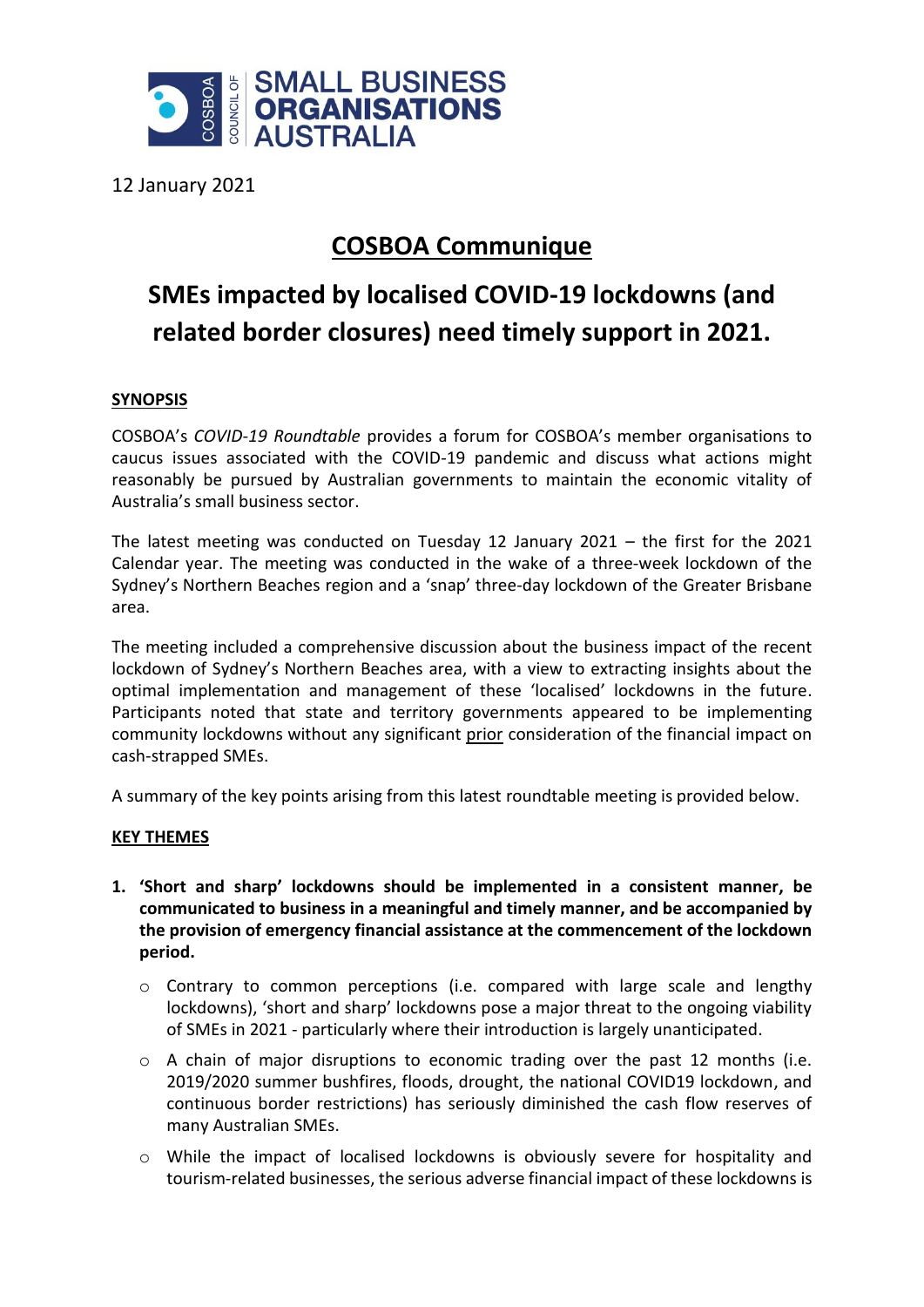not limited merely to these types of businesses. The most recent lockdown on Sydney's Northern Beaches has created serious difficulties for a variety of different businesses that had stocked up more than usual for the Christmas/New Year period (i.e. in the hope of enjoying a bumper season to compensate for low sales revenues during the past year – and to ensure survival during the quieter winter trading period of the coming year). Examples of business hard hit during Sydney's Northern Beaches lockdown include, but are not limited to, the following:

- Chemists (i.e. zero sales of non-pharmaceutical merchandise)
- Hair and beauty businesses
- General merchandise retail stores such as gift shops, clothing stores and footwear
- The event industry and businesses supporting them (e.g. equipment hire, etc.)
- Privately operated cinema businesses
- Seafood businesses and specialist food providores
- Supplemental and alternative medicine practices (i.e. remedial massage, etc.)
- Gyms and fitness businesses.
- o The financial impacts of these lockdowns are exacerbated by the fact that most business insurance policies apparently exclude protection against revenue loss from government-imposed lockdowns (or require businesses to pay cost-prohibitive premiums where such provisions exist).
- $\circ$  Substantive differences in the scope and restrictions of recent lockdowns imposed in Adelaide, Sydney and Brisbane have also created considerable confusion for SMEs (and the industry bodies that provide advice to them). Much of the information provided to businesses is community-focussed - not business focussed - and is not made available to business and industry in a timely manner.
- $\circ$  There is an urgent need for all Australian state and territory governments to introduce a standardised package of targeted financial assistance measures for SMEs that are directly impacted by localised lockdowns (and the adverse flow-on consequences of related border closures). Such measures must be readily accessible from the commencement of the lockdown in the form of emergency financial assistance.
- $\circ$  Australian state and territory governments should also seek to standardise business and community restrictions (and SME communication protocols) for localised lockdowns to reduce business confusion and maximise compliance with lockdown measures.
- **2. COVID-19 will likely remain a significant disruptor of Australian SME trading conditions through 2021. Accordingly, there is an urgent need to devise and implement financial assistance measures for distressed SMEs** *post* **JobKeeper Stage 3 (i.e. 31 March 2020). Such assistance should continue until such time as most of the Australian community is vaccinated and Australia's borders are opened to international travellers.**
	- $\circ$  The global experience with second and third wave outbreaks suggests that Australia is likely to face further economic disruption in 2021, with consequent negative impact on Australia's 2.5M SMEs (and the 6.5M Australians who own or work within these businesses). At best, the impact will be contained to the financial impacts of numerous 'short and sharp' lockdowns in areas where localised outbreaks occur - such as